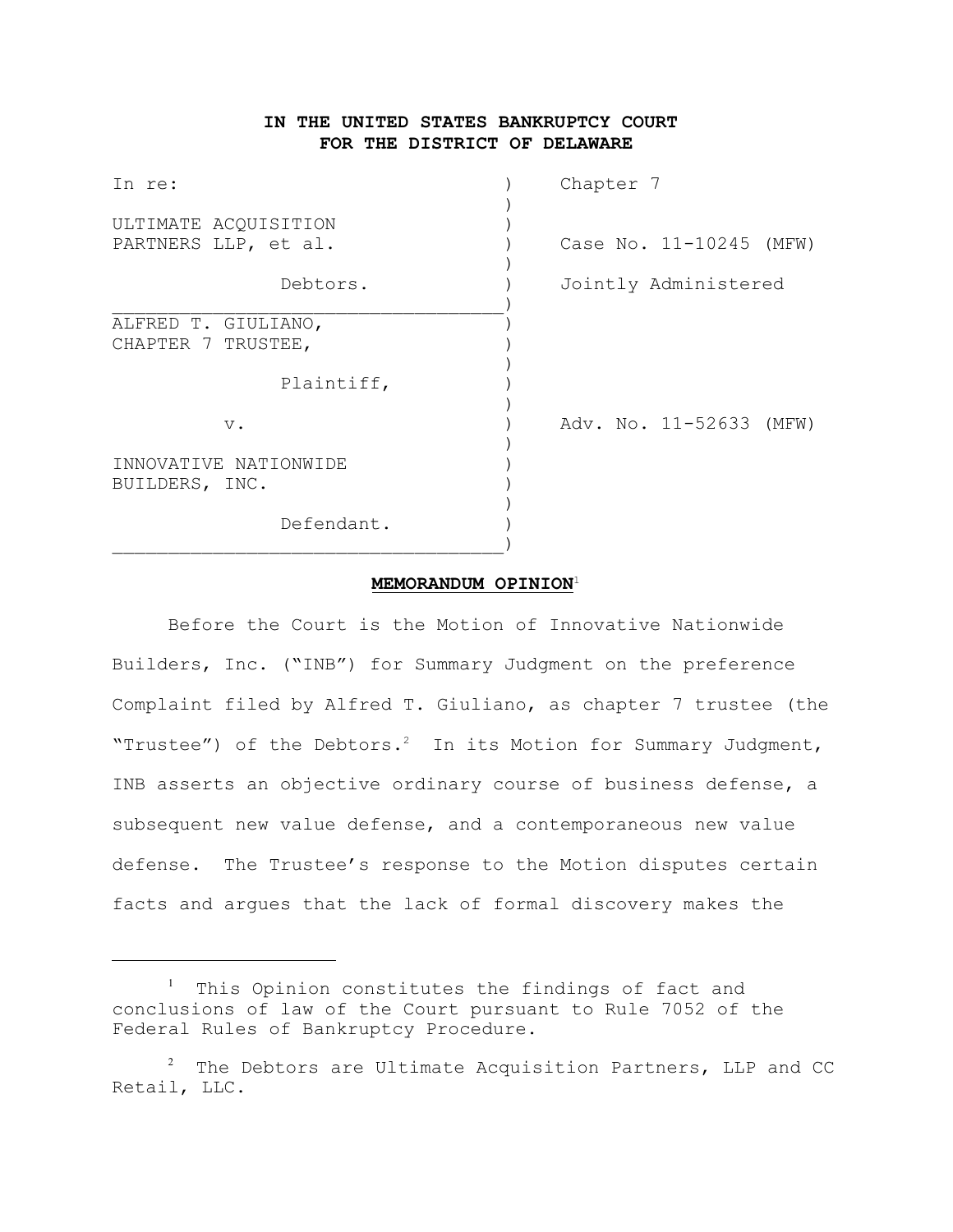Defendant's Motion premature. Because there are material issues of fact in dispute, the Court will deny INB's Motion.

#### I. BACKGROUND

The Debtors were specialty retailers of high-end home entertainment and consumer electronics, operating under the name Ultimate Electronics. The Debtors operated forty-six stores in a dozen states. INB is a construction company, which has performed construction contracts for several national retail chains, including the Debtors.

One of the Debtors, CC Retail, entered into a lease on January 26, 2010, for retail space in Cheektowaga, NY (the "Cheektowaga Property"). Under the lease, CC Retail was entitled to make improvements to the property, which the landlord agreed to reimburse up to \$1,161,650 once a certificate of completion and lien release were provided to the landlord and CC Retail opened for business. If the landlord failed to reimburse CC Retail within thirty days of completion, CC Retail was entitled to deduct the improvement costs from its rent until it was fully reimbursed.

INB and CC Retail entered into a construction contract providing for \$801,461 in renovations. CC Retail requested additional work under the contract through change orders in the amount of \$156,383.62. The Debtors made various payments for the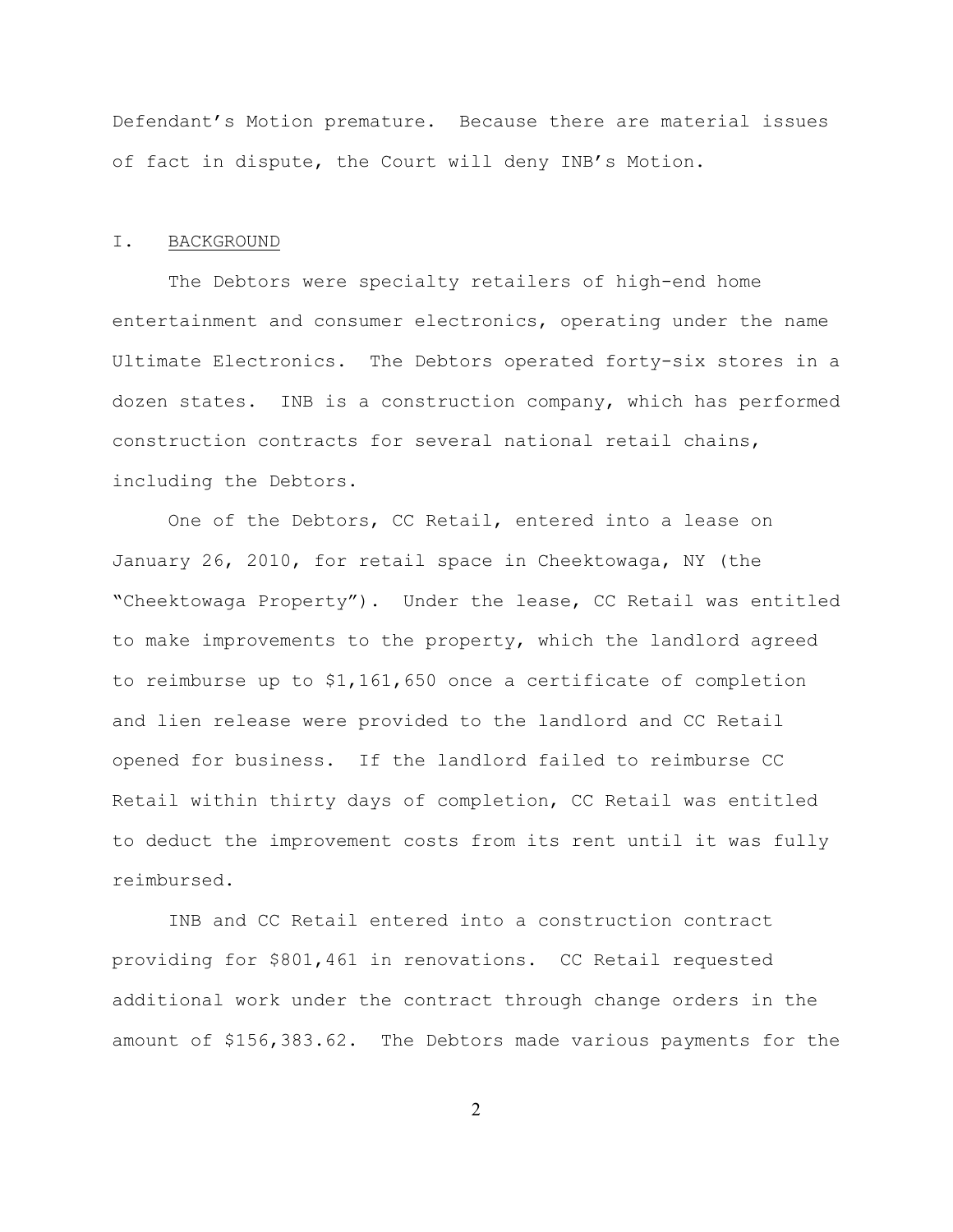improvements throughout 2010. The work was completed and a final lien release was delivered to CC Retail on December 14, 2010, after INB received a final check on December 10, 2010, for the cost of the improvements.

On January 26, 2011 (the "Petition Date"), the Debtors each commenced a case under chapter 11 of the Bankruptcy Code. The cases were subsequently converted to chapter 7, and on May  $4$ , 2011, Alfred T. Giuliano was appointed as the Trustee.

The Trustee commenced an adversary proceeding against INB on July 19, 2011, seeking to avoid and recover three transfers made within 90 days of the Petition Date totaling \$199,361.84. Two of these payments are at issue in this Motion: a payment of \$115,833.44 by check dated November 18, 2010, which satisfied an October 26 invoice, and a payment of \$80,778.40 by check dated December 10, 2010, which satisfied a December 1 invoice.

#### II. JURISDICTION

The Court has jurisdiction over this core proceeding. 28 U.S.C. § 1334(b) & § 157(b).

#### III. DISCUSSION

#### A. Standard of Review

The Court should grant a motion for summary judgment "if the pleadings, the discovery and disclosure materials on file, and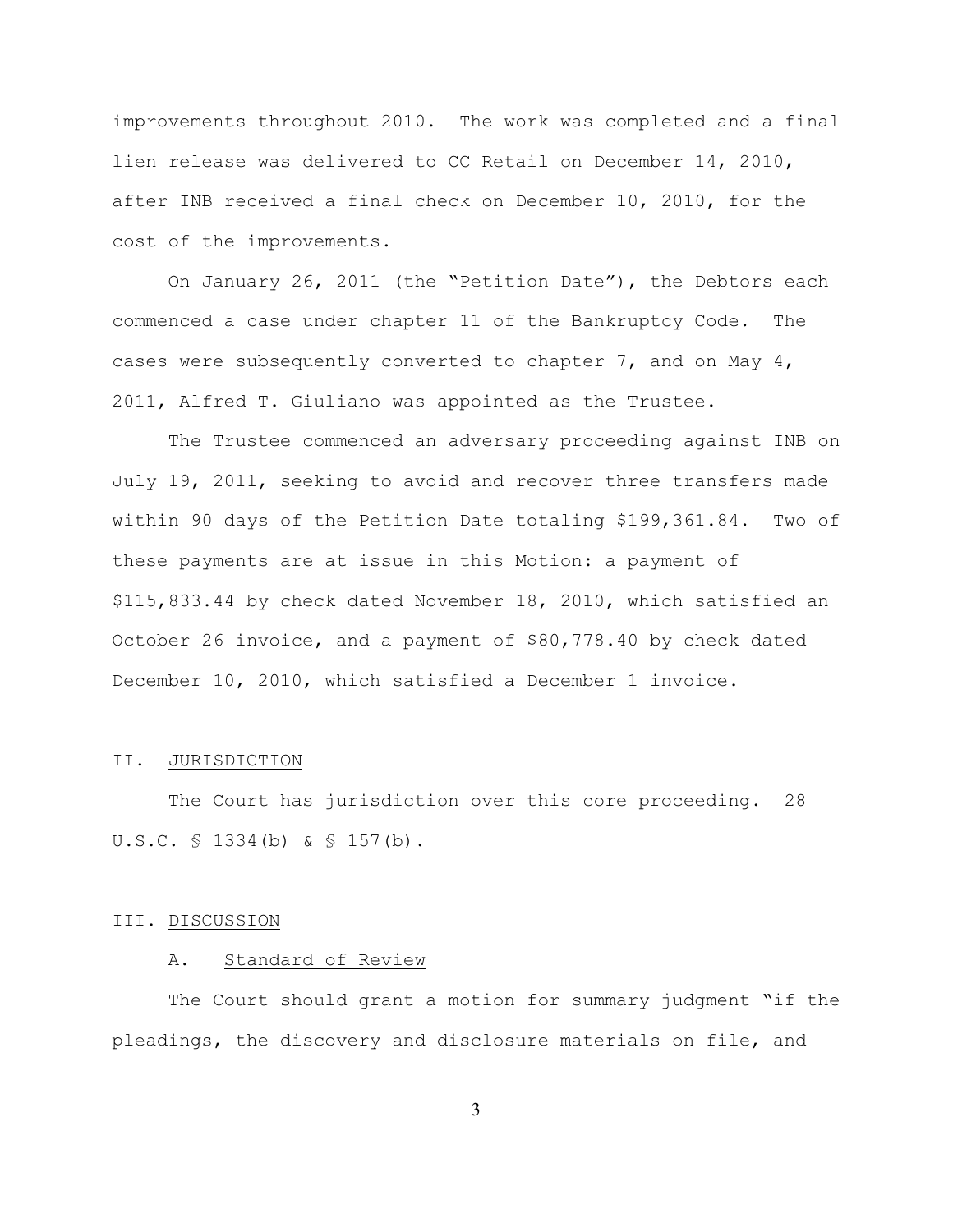any affidavits show that there is no genuine issue as to any material fact and that the movant is entitled to judgment as a matter of law." Fed. R. Civ. P.  $56(c)$ .<sup>3</sup>

In considering a motion for summary judgment under Rule 56, the Court must view the inferences from the record in the light most favorable to the non-moving party. Anderson v. Liberty Lobby, Inc., 477 U.S. 242, 255 (1986); Hollinger v. Magner Mining Equip. Co., 667 F.2d 402, 405 (3d Cir. 1981). If there does not appear to be a genuine issue as to any material fact and on such facts the movant is entitled to judgment as a matter of law, the Court must enter judgment in the movant's favor. See, e.g., Celotex Corp. v. Catrett, 477 U.S. 317, 322-24 (1986); Carlson v. Arnot-Ogden Mem'l Hosp., 918 F.2d 411, 413 (3d Cir. 1990).

The movant bears the burden of establishing that no genuine issue of material fact exits. See Matsushita Elec. Indus. Co., Ltd. v. Zenith Radio Corp., 475 U.S. 574, 585 n.10 (1985); Integrated Water Res., Inc. v. Shaw Envtl., Inc. (In re IT Grp., Inc.), 377 B.R. 471, 475 (Bankr. D. Del. 2007). A fact is material when it could "affect the outcome of the suit." Anderson, 477 U.S. at 248.

Once the moving party has established its prima facie case, the party opposing summary judgment must go beyond the pleadings

 $3$  Rule 7056 of the Federal Rules of Bankruptcy Procedure incorporates Rule 56 of the Federal Rules of Civil Procedure in adversary proceedings.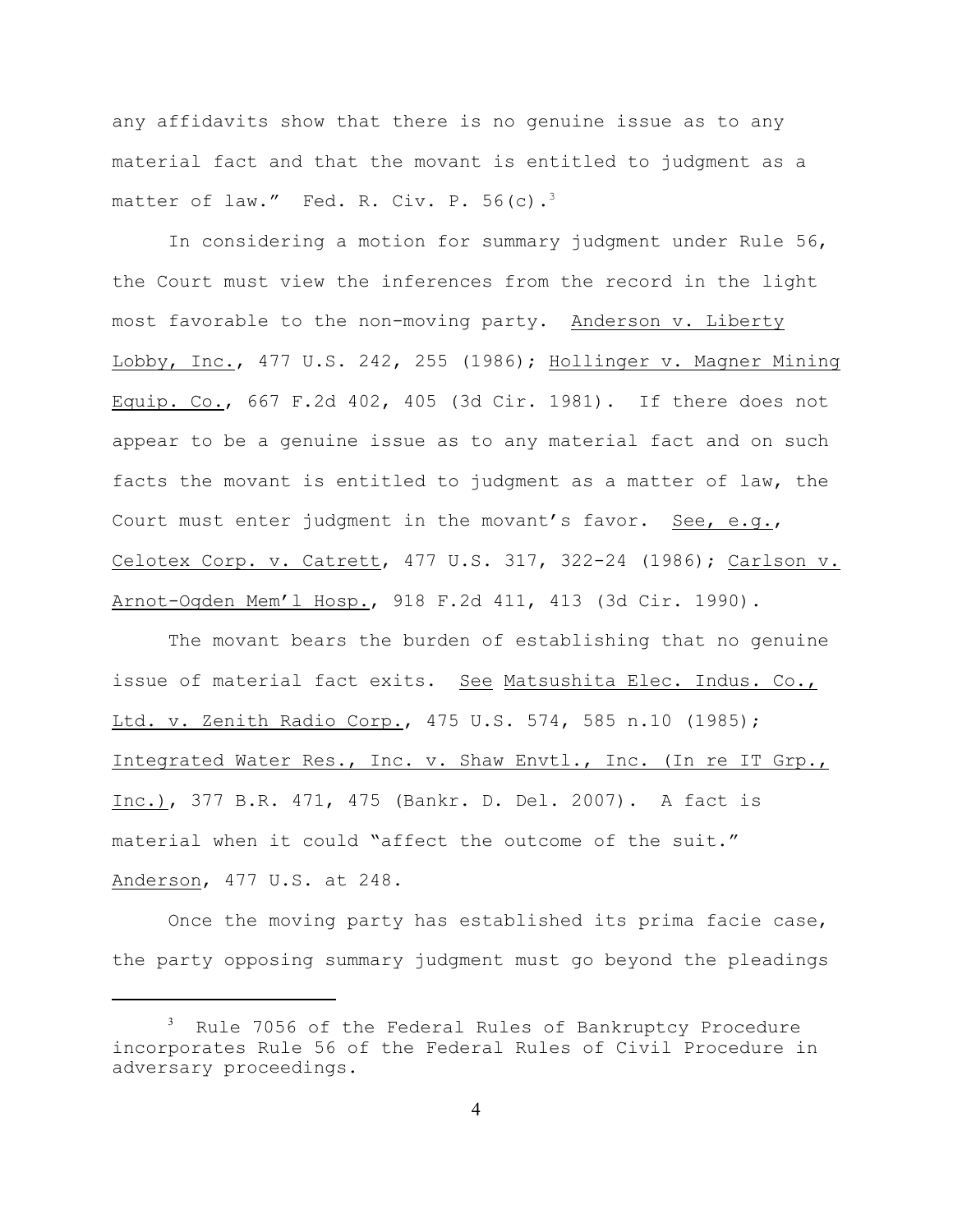and point to specific facts showing there is a genuine issue of fact for trial. See, e.g., id. at 252; Matsushita, 475 U.S. at 585-86; Michaels v. New Jersey, 222 F.3d 118, 121 (3d Cir. 2000); Robeson Indus. Corp. v. Hartford Accident & Indem. Co., 178 F.3d 160, 164 (3d Cir. 1999). If the moving party offers only speculation and conclusory allegations in support of its motion, its burden of proof is not satisfied. See Ridgewood Bd. of Educ. v. N.E. ex rel. M.E., 172 F.3d 238, 252 (3d Cir. 1999).

### B. New Value Defenses

INB asserts both subsequent and contemporaneous new value defenses based on its delivery of lien releases, which resulted in CC Retail's entitlement to a rent offset from the Landlord.

INB has the burden of proof on its subsequent new value defense and must show that: (1) unsecured new value was provided after the allegedly preferential transfers were made; and (2) the new value was not "repaid with an otherwise unavoidable transfer." Wahowski v. Am. & Efrid, Inc. (In re Pillowtex Corp.), 416 B.R. 123, 129 (Bankr. D. Del. 2009). New value includes, for the purposes of section 547, "money or money's worth in goods, services, or new credit . . . . " 11 U.S.C. § 547(a)(2).

INB submitted as evidence of the new value it provided: a copy of CC Retail's lease on the Cheektowaga Property, checks paid by the Debtors to INB, and the lien releases issued by INB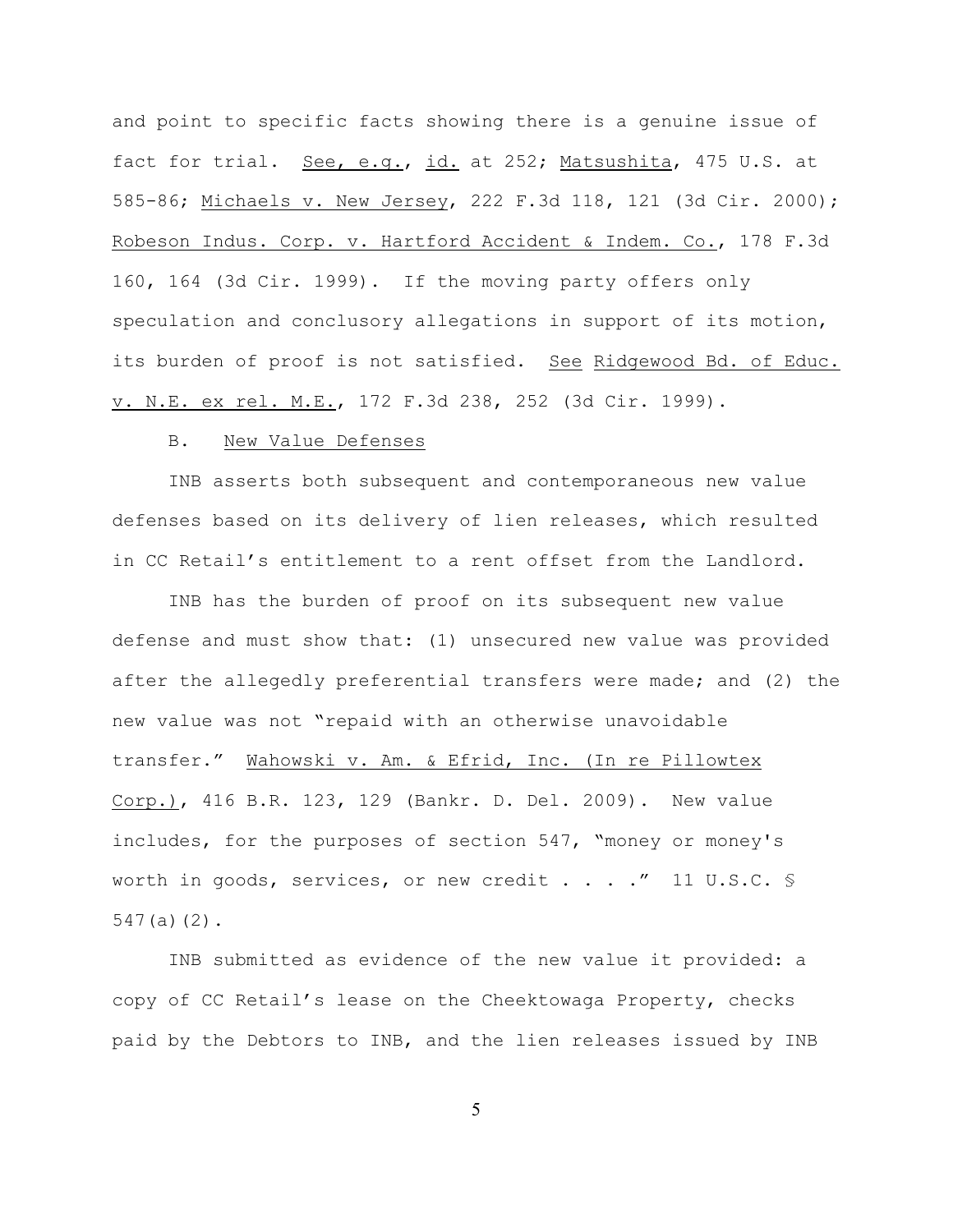to CC Retail. INB's evidence shows that: (1) the Debtors made a progress payment of \$115,833.44 by check dated November 18, 2010; (2) the Debtors made their final payment of \$80,778.40 by check dated December 10, 2010, and received by INB on December 12, 2010; (3) the final lien release was dated December 13, 2010, and delivered by INB to the Debtors on December 14, 2010; and (4) the final lien release was a requirement under CC Retail's lease for reimbursement by the landlord for the construction expenses. Although INB provided a number of lien releases to CC Retail as it received progress payments, CC Retail was not entitled to any reimbursement from the landlord until the landlord received the final and unconditional lien release dated December 13, 2010.

The Trustee presents three arguments against summary judgment on INB's new value defenses. First, with respect to the December 10 transfer, the Trustee argues that it is unsettled in the Third Circuit whether the receipt or clearing date of a check controls for the purpose of a section 547(c) defense. The Trustee asserts that, using the December 14, 2010, clearing date for the transfer, INB has not proven that it gave new value after that date because the final lien release was dated December 13.

The Third Circuit has noted that the proposition that the "date of transfer of a currently dated check is the date that check is delivered to the creditor" for the purposes of the new value defense is not a settled issue of law. In re New York City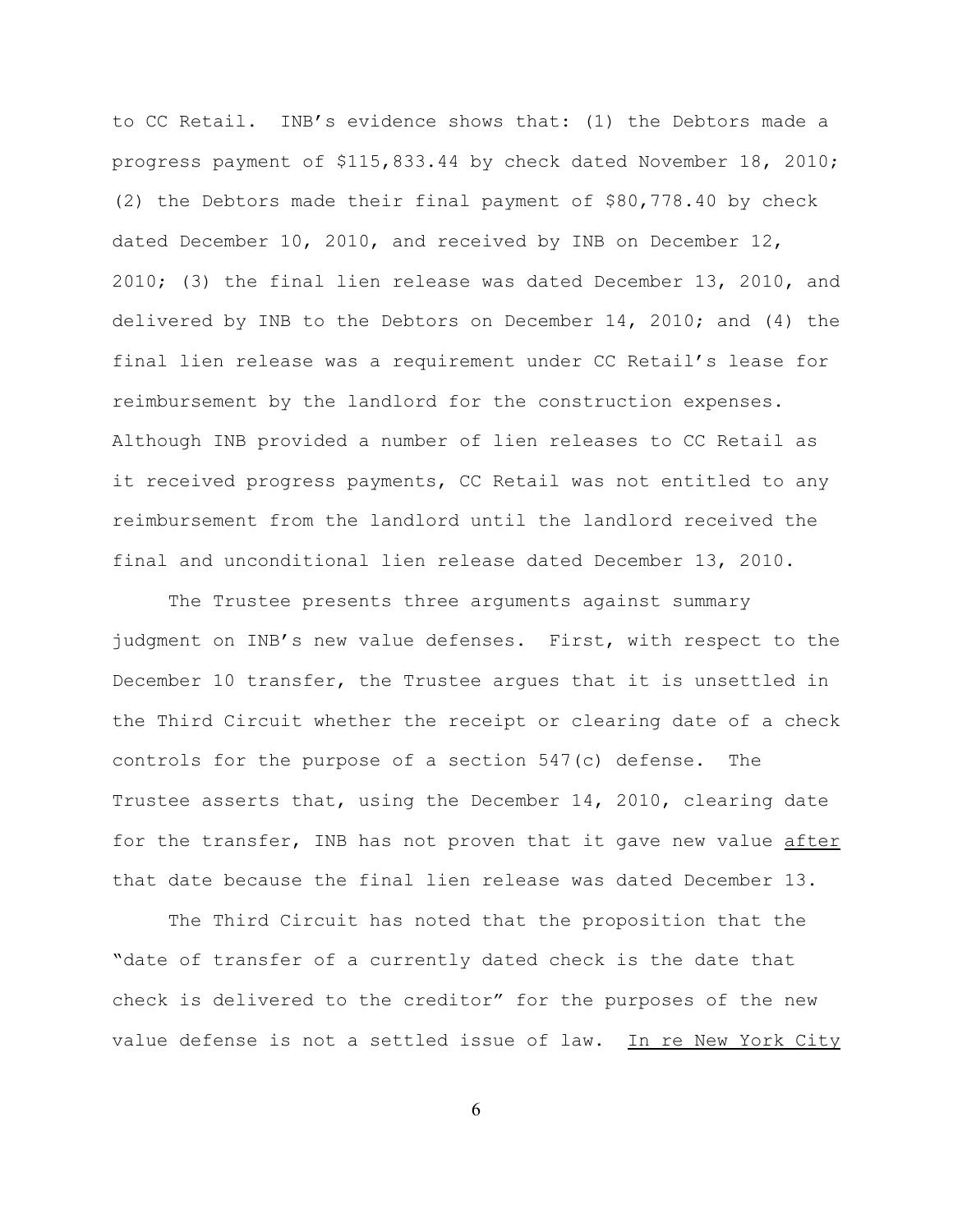Shoes, Inc., 880 F.2d 679, 683 (3d Cir. 1989). New York City Shoes, however, dealt with post-dated checks. Id. Its discussion of currently dated transfers, while mere dicta, is nonetheless persuasive. The Third Circuit noted:

[A]llowing creditors to rely on the receipt of a check and ship new merchandise, rather than requiring them to wait until the check is honored by the bank, serves the purposes of section  $547(c)$  (4) because it allows the debtor to continue to conduct its business in an ordinary manner. In contrast, if the time of transfer of a currently dated check were deemed to be the date that the check cleared the bank, shaky companies may be pressured because creditors might wait longer before shipping them goods.

#### Id.

This Court has been unable to locate any Third Circuit case addressing whether the clearing date or the delivery date is the relevant date for a section  $547(c)(4)$  defense where the check is not back-dated. Several bankruptcy courts within the Third Circuit, however, have held that the relevant date is the delivery date. See In re Contempri Homes, Inc., 269 B.R. 124, 130 (Bankr. M.D. Pa. 2001) (holding that "the date of transfer within the context of Section  $547(c)(4)$  occurs on the date that a payment by check is received by the creditor"); Kellman v. P.S.E.&G. (In re Jolly N, Inc.), 122 B.R. 897, 908 (Bankr. D.N.J. 1991) (measuring the date of a transfer for purposes of section  $547(c)$  (4) as the date the creditor receives the check); Begier v. Krain Outdoor Advertising, Inc. (In re Am. Int'l Airways, Inc.,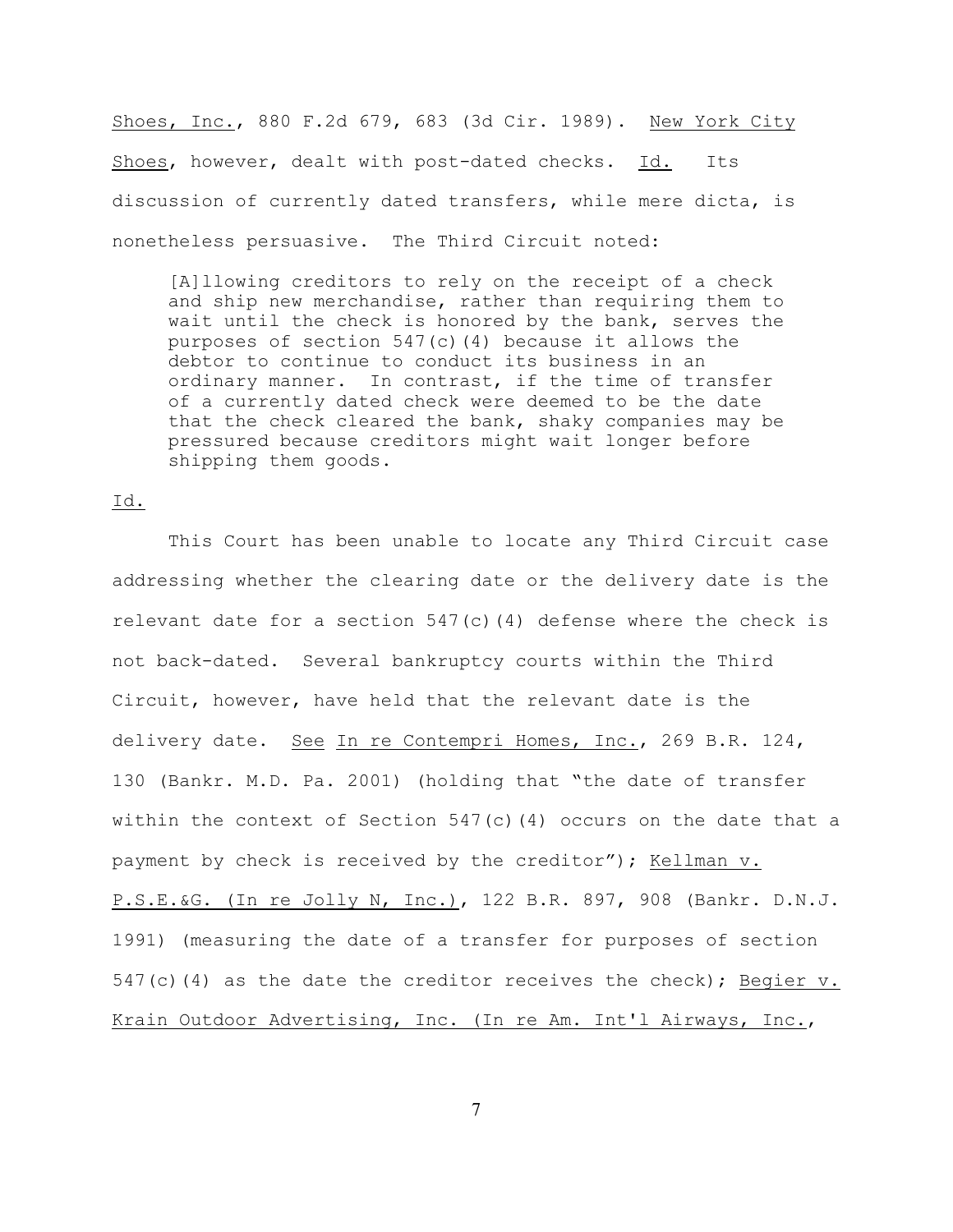68 B.R. 326, 336 (Bankr. E.D. Pa. 1986) aff'd, In re Am. Int'l Airways, Inc., CIV. A. 87-1287, 1987 WL 54484, at \*1 (E.D. Pa. May 12, 1987) (holding that "for the purposes of  $547(c)(4)$ , the date of delivery of a check constitutes payment"). Additionally, "[t]hose Courts of Appeals to have considered the issue are unanimous in concluding that a 'date of delivery' rule should apply to check payments for purposes of  $\S$  547(c)." Barnhill v. Johnson, 503 U.S. 393, 402 n.9 (1992).

Based on the foregoing, the Court finds that the controlling date for a currently dated check for the purposes of a section 547(c)(4) defense is the date of delivery. It is undisputed that INB delivered the lien releases to CC Retail (on December 14, 2010) subsequent to INB's receipt of the December 10 check (on December 12, 2010). Therefore, the Court concludes that INB has satisfied the first element of section  $547(c)(4)$  (that new value be provided after the allegedly preferential transfer).

Next, the Trustee argues that the lien release does not fall within the definition of "new value" under section  $547(a)(2)$ because it effectuated a release of liens on property owned by the landlord, rather than by the Debtors. See Lubman v. C.A. Guard Masonry Contractor, Inc. (In re Gem Const. Corp. Of Virginia), 262 B.R. 638, 647 (Bankr. E.D. Va. 2000) (noting that a lien release gives new value only to the extent that the lien was "secured by estate assets"); Cocolat, Inc. v. Fisher Dev. (In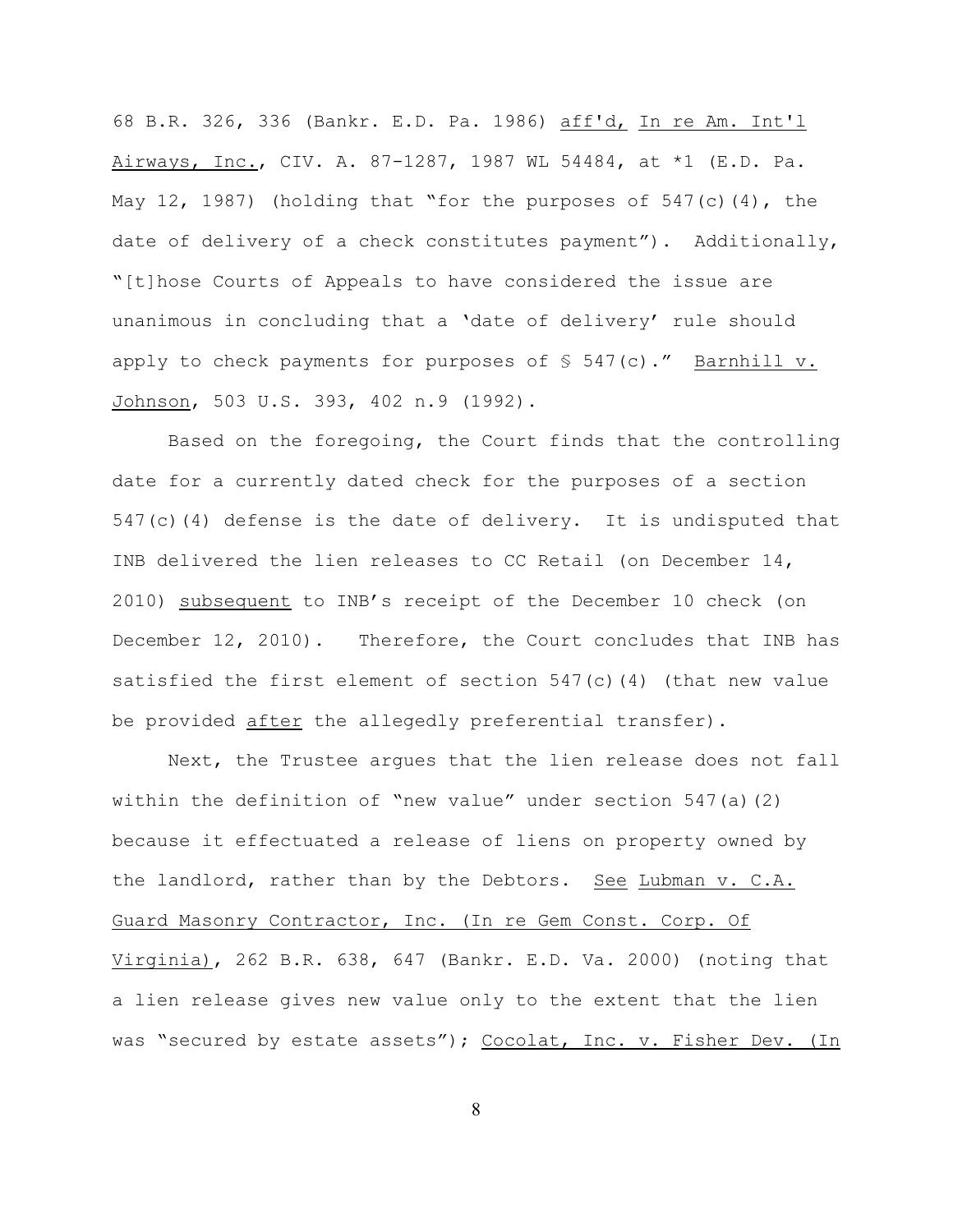re Cocolat, Inc.), 176 B.R. 540, 546 (Bankr. N.D. Cal. 1995) (holding that lien rights in real property given up by a creditor did not provide new value to a debtor where the debtor did not own the underlying real property). While it is true that the release of a lien gives value to the owner of the encumbered property, in this case the lien release also gave value to CC Retail because it enabled CC Retail to obtain reimbursement or a credit against rent due to the landlord. Therefore, the Court concludes that INB has established that the Debtors received subsequent new value.

Finally, the Trustee argues that section  $547(c)$  (4) requires that the "new value" be provided by the creditor who received the transfer in question. See In re Musicland Holding Corp., 462 B.R. 66, 74 (Bankr. S.D.N.Y. 2011) (holding that new value provided by an affiliate of a creditor could not be used by the creditor in a section 547(c)(4) defense). This argument ignores the fact that INB itself provided value to CC Retail. The final lien release was provided by INB to CC Retail, and the lien release itself had value because it entitled CC Retail to reimbursement or a rent credit for costs expended in renovating the property. In contrast, in Musicland Holding Corp., the creditor provided nothing of value to the debtor subsequent to the transfer at issue. Rather, following the debtor's payment of its debt to the creditor, an affiliate provided services to the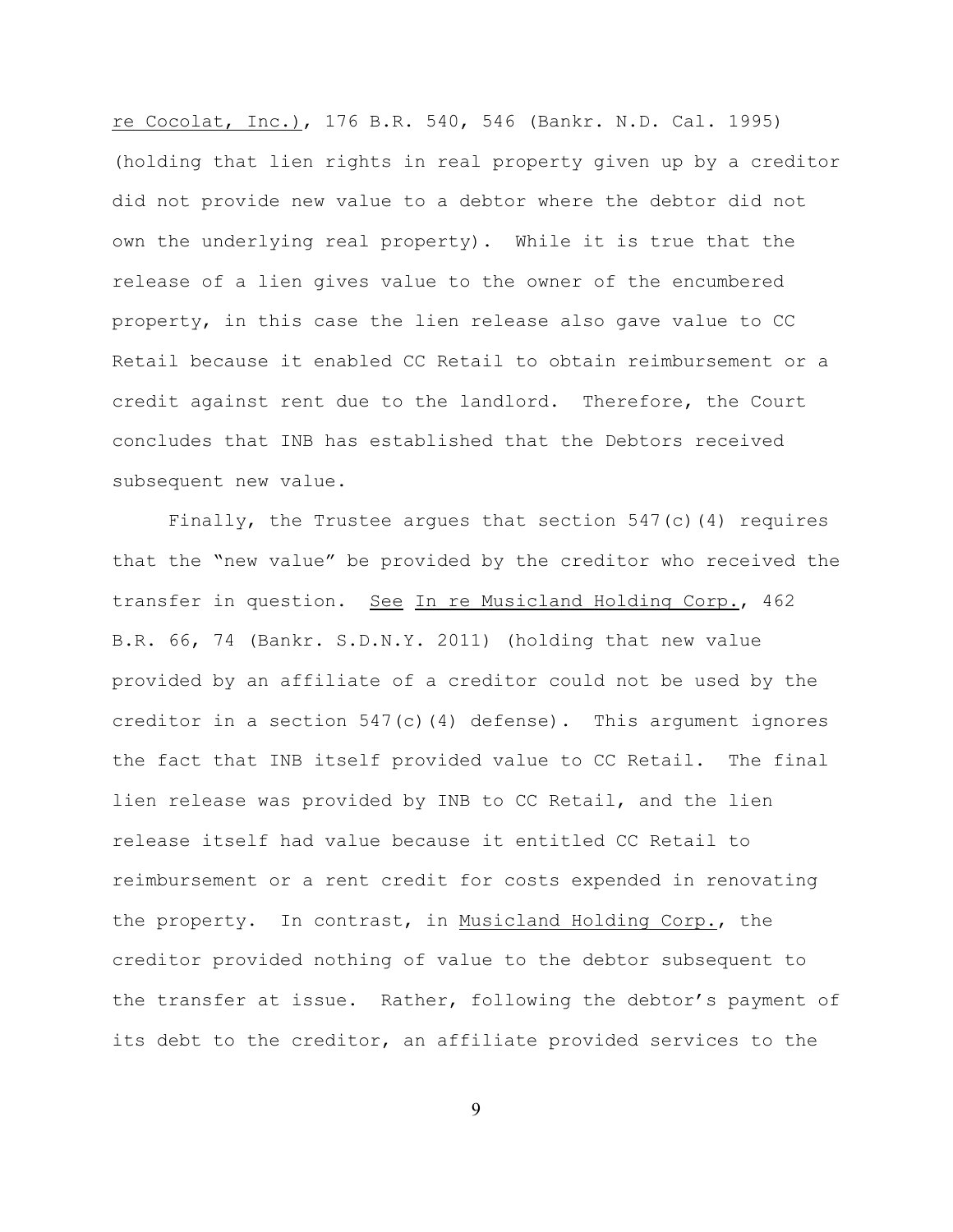debtor. Id. at 73. INB does not rely on goods or services later provided to the Debtors by a third party: INB itself provided something of value to the Debtors. The final lien release entitled the Debtors to receive reimbursement of the actual costs of the renovations to the Cheektowaga Property, up to \$1,161,650. The Court finds that the final lien release itself constitutes new value.

Although the Court finds that INB provided new value to the Debtors, a material issue of fact remains as to the amount of that new value. The value of the lien release to the Debtors is only the amount of reimbursement or rent reduction actually received by them from the landlord. No evidence has been presented as to that value.<sup>4</sup> Therefore, the Court will deny INB's motion for partial summary judgment on the subsequent new value defense because there is a material issue of disputed fact. 5

<sup>&</sup>lt;sup>4</sup> A review of the Debtors' bankruptcy case reveals that the Debtors rejected the Cheektowaga Property lease effective April 11, 2011. (D.I. 668) There is no evidence before the Court, however, of what, if any, reimbursement or rent credits were received by the Debtors between the receipt of the lien release on December 14, 2010, and the rejection of the lease on April 11, 2011.

 $5$  INB's contemporaneous new value defense is premised on the same facts as its subsequent new value defense. Because the Court finds that INB provided new value subsequent to each of the subject transfers (although not the amount of that value), it is unnecessary to consider whether INB has satisfied the requirements of its contemporaneous new value defense under section  $547(c)(1)$ .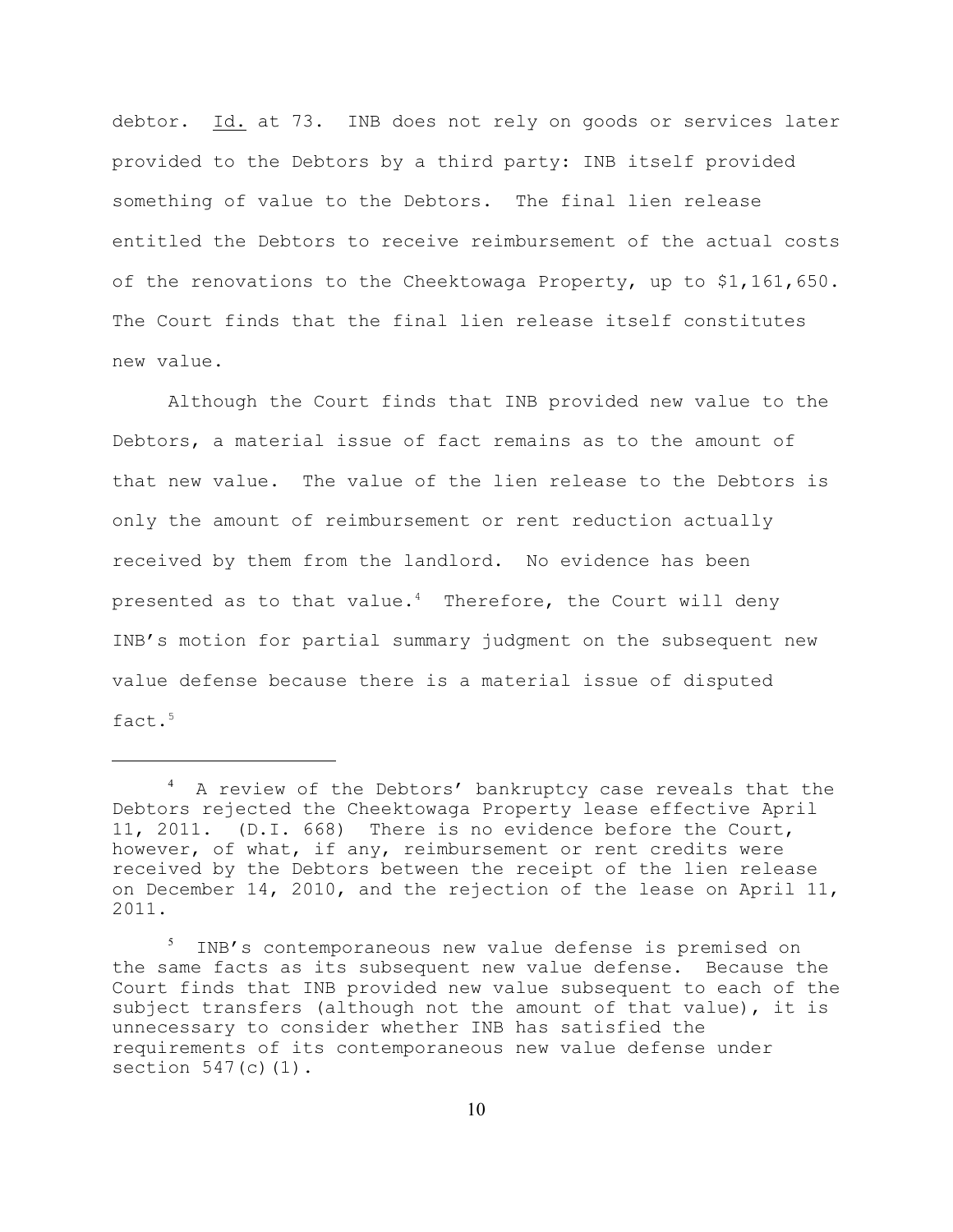## C. Ordinary Course of Business Defense

INB asserts that the November 18 transfer was made according to ordinary business terms, thus satisfying the "objective" ordinary course of business defense under section  $547(c)(2)(B)$ .

Section 547(c)(2) provides a defense if "such transfer was in payment of a debt incurred by the debtor in the ordinary course of business or financial affairs of the debtor and the transferee," $6$  and such transfer was (A) "made in the ordinary course of business or financial affairs of the debtor and the transferee," or (B) made according to "ordinary business terms" in the industry.  $11 \text{ U.S.C. }$  \$ 547(c)(2).

INB claims an objective ordinary course of business defense under the second prong of section  $547(c)(2)$ . In order to succeed on that defense, INB must show that the November 18 transfer was made "in harmony with the range of terms prevailing as some industry's norm." Fiber Lite Corp. v. Molded Acoustical Prods. Inc. (In re Molded Acoustical Prods., 18 F.3d 217, 236 (3d Cir. 1994). Although INB need not "prove rigorous definitions of either the industry or the credit standards within that industry," it must establish a relevant industry and a range of terms used within that industry. Sass v. Vector Consulting, Inc. (In re American Home Mortg. Holdings, Inc.), 476 B.R. 124, 141

 $6$  The Trustee does not dispute that the payments to INB were on account of a debt incurred in the ordinary course of business.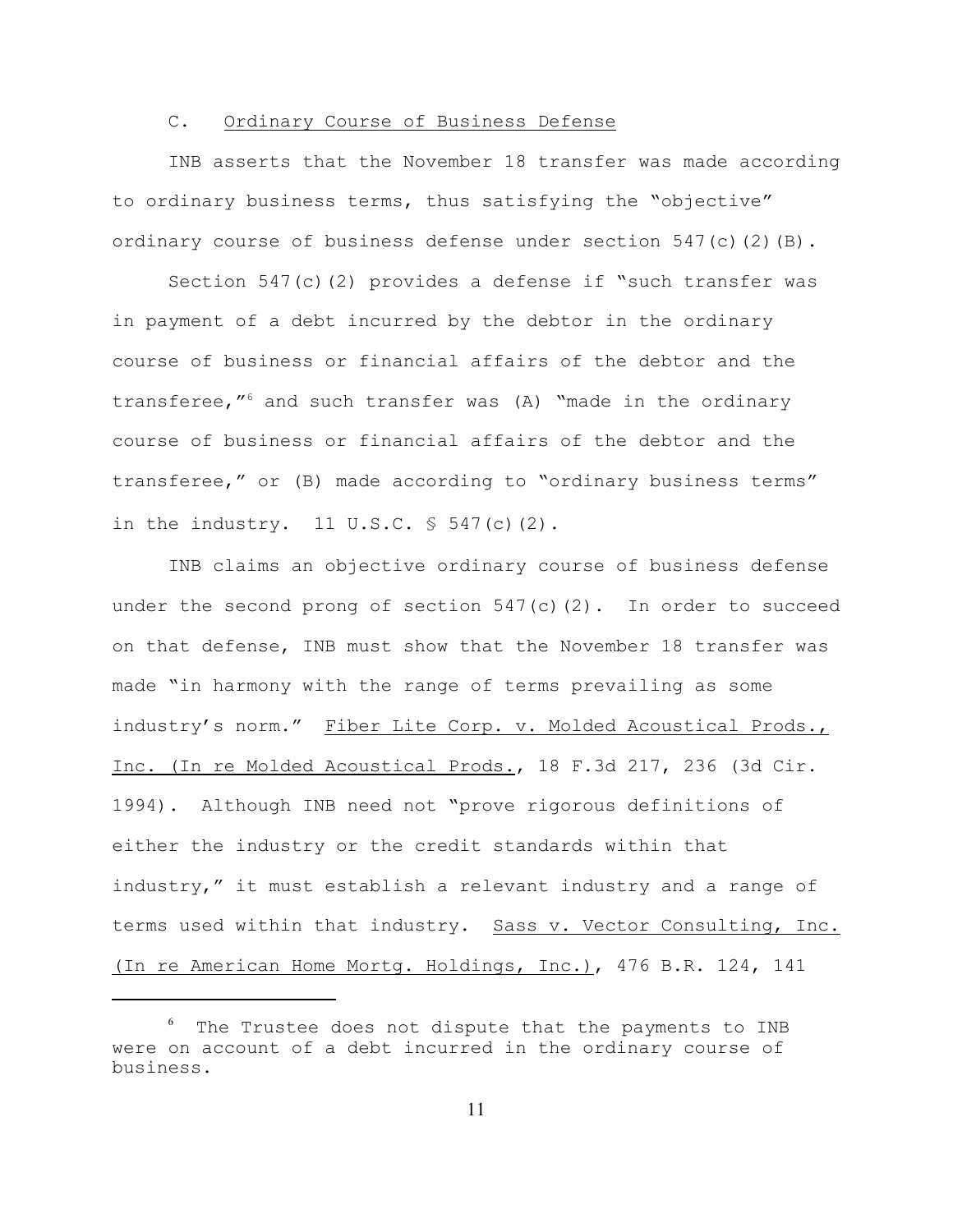(Bankr. D. Del. 2012).

INB claims that its industry is a niche construction industry of contract construction for national retail chains. INB presented evidence in the form of two affidavits, one from INB's president, Lawrence Keefer, and one from the Debtors' former Construction Contracts Manager, Marcus Wilcher. Both have worked in that construction industry for many years. Both Keefer and Wilcher state that 30 days net payment terms are typical in contracts they have seen in that industry.

The Trustee, on the other hand, claims that the relevant industry is the Commercial and Industrial Building Construction industry described by NCAIS Code 236220 as "construction (including new work, additions, alterations, maintenance, and repairs) of commercial and institutional buildings and related structures." The Trustee relies on the affidavit of Matthew Tomlin, a CPA, who states that he has reviewed Risk Management Association data with respect to that industry, which shows a normal payment range of 34 to 75 days, with a mean of 53 days.

The Court finds that the evidence presented creates material issues of fact as to both the relevant industry and the payment terms for that industry. The parties submit conflicting affidavits such that the credibility of the witnesses must be assessed by the Court prior to a determination of the facts. Cf. In re Global Tissue L.L.C., 106 F. App'x 99, 103 (3d Cir. 2004)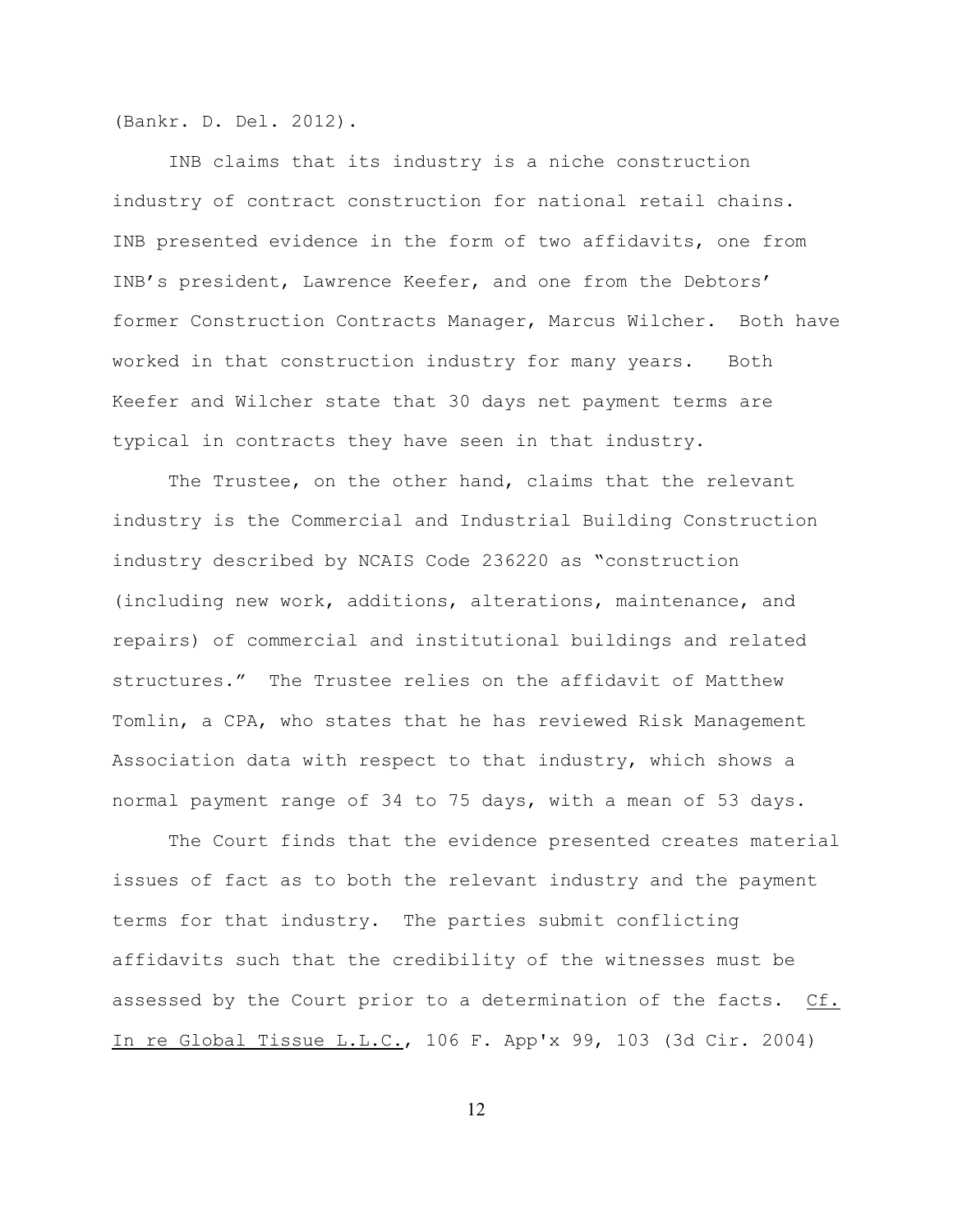(holding that testimony from employees of a party could be sufficient to establish an industry standard "as long as the court determines that the employees are credible") (emphasis added); In re Cherrydale Farms, Inc., No. 99-597 (PJW), 2001 WL 1820323, at \*5 (Bankr. D. Del. Feb. 20, 2001) (holding that an affidavit from a defendant's CFO was sufficient to establish ordinary business terms where the plaintiff "offered no contrary evidence") (emphasis added).

#### III. CONCLUSION

For the reasons stated above, INB's Motion for Summary Judgment will be denied.

An appropriate Order is attached.

Dated: January 31, 2014 BY THE COURT:

Mary F. Walrath United States Bankruptcy Judge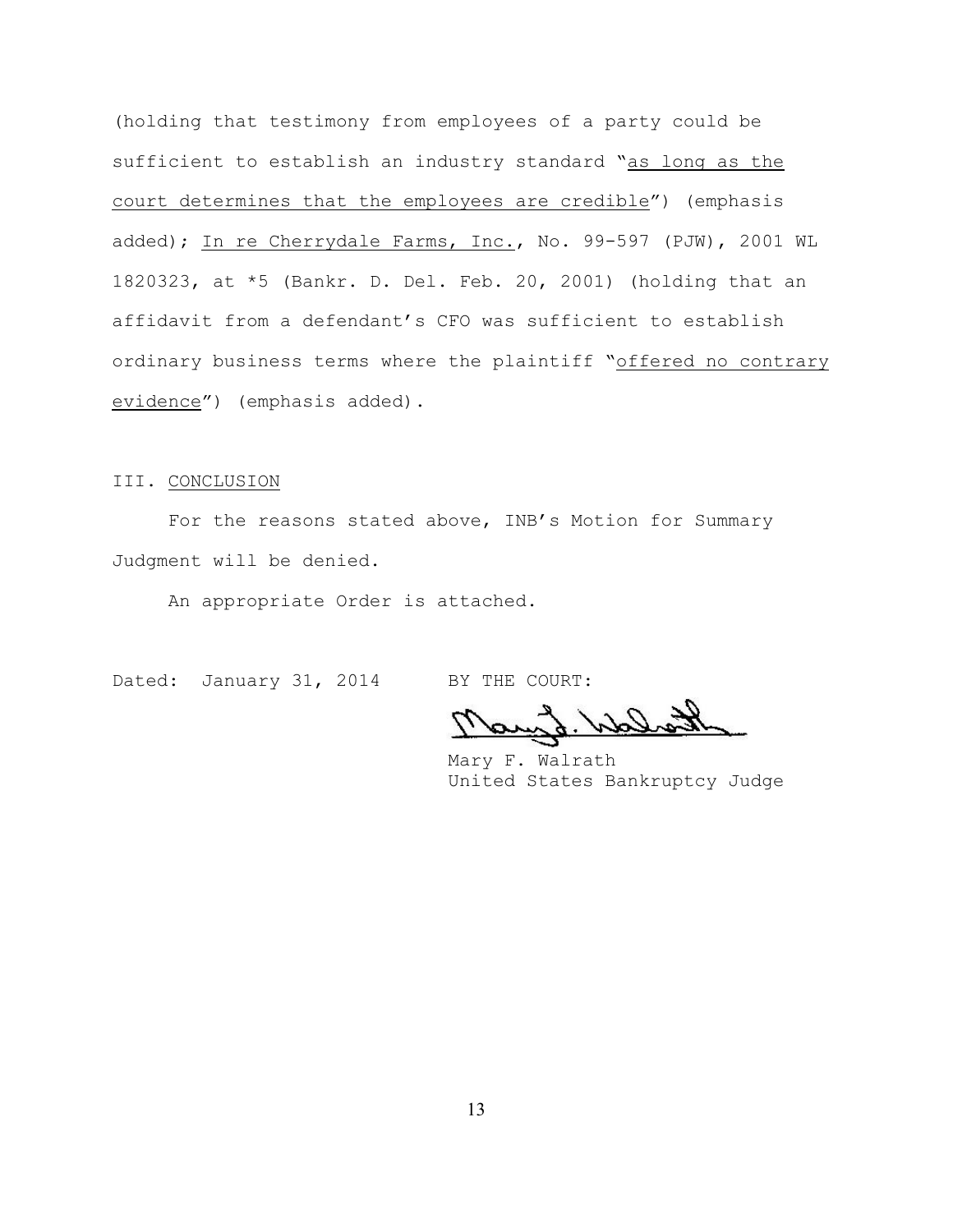# **IN THE UNITED STATES BANKRUPTCY COURT FOR THE DISTRICT OF DELAWARE**

| In re:                                       | Chapter 7                  |
|----------------------------------------------|----------------------------|
| ULTIMATE ACQUISITION<br>PARTNERS LLP, et al. | Case No. 11-10245 (MFW)    |
| Debtors.                                     | Jointly Administered       |
| ALFRED T. GIULIANO,<br>CHAPTER 7 TRUSTEE,    |                            |
| Plaintiff,                                   |                            |
| $V$ .                                        | Adv. No. 11-52633<br>(MFW) |
| INNOVATIVE NATIONWIDE<br>BUILDERS, INC.      |                            |
| Defendant.                                   |                            |

#### **O R D E R**

**AND NOW**, this **31st** day of **January**, **2014**, after consideration of the Motion of Innovative Nationwide Builders, Inc. for Summary Judgment on the Trustee's complaint against it and the Trustee's opposition thereto, and for the reasons set forth in the accompanying Memorandum Opinion, it is hereby

**ORDERED** that the Motion for Summary Judgment is **DENIED**.

BY THE COURT:

Raylo Welch

Mary F. Walrath United States Bankruptcy Judge

cc: Bradford J. Sandler, Esquire<sup>1</sup>

 $1$  Counsel is to serve a copy of this Order and the accompanying Memorandum Opinion on all interested parties and file a Certificate of Service with the Court.